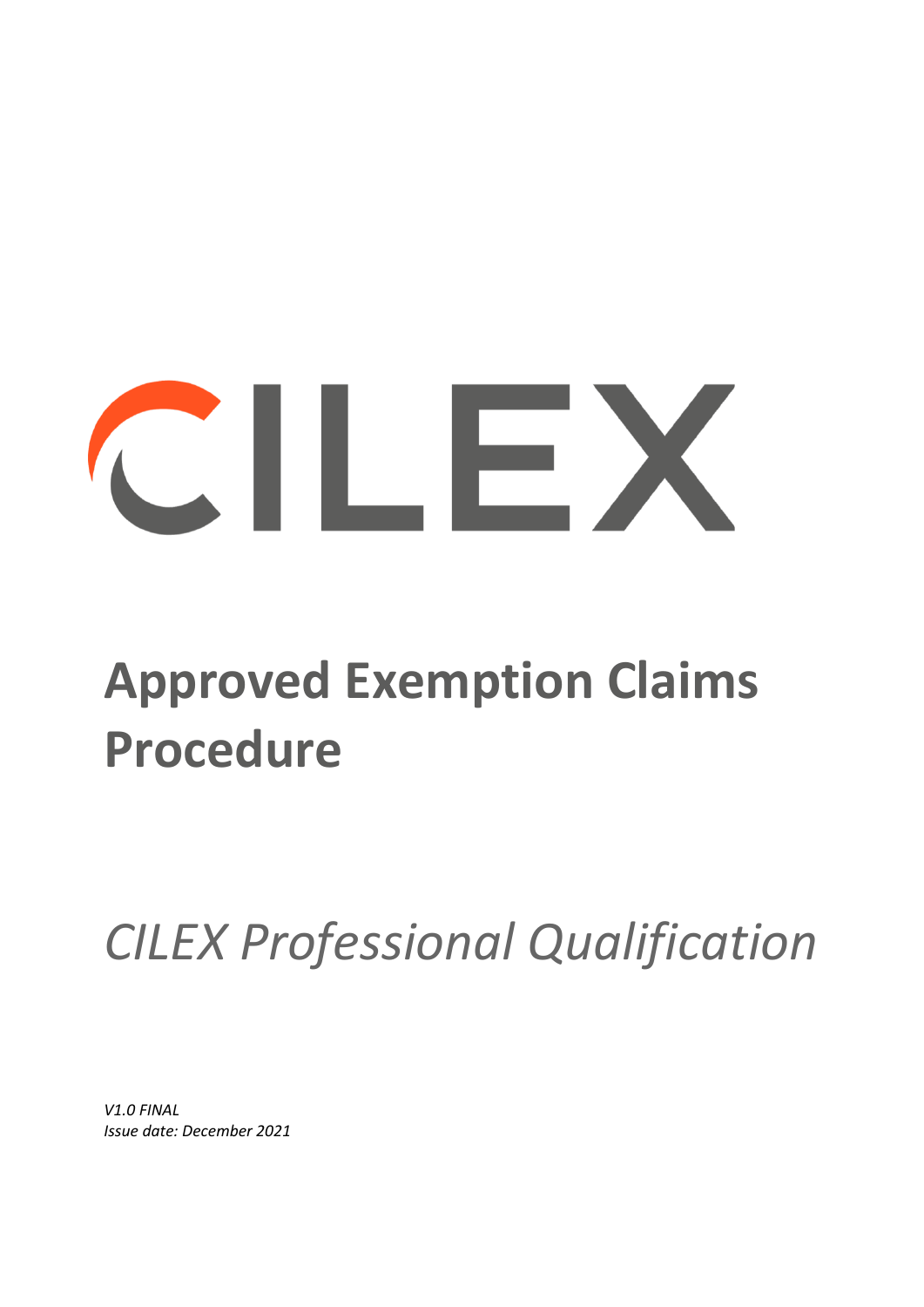#### **Introduction**

1. This procedure sets out how trainees claim approved exemptions. The qualifications which have been approved for exemption are set out in Appendix 1. In addition, exemptions are in place for trainees who have successful completed units from the CILEX Level 3 Certificate/Diploma in Law and Practice or the CILEX Level 6 Professional Diploma in Law and Practice as set out in Appendix 2. This procedure should be read in conjunction with the CILEX Exemptions Policy – CILEX Professional Qualification.

#### **Scope**

2. This procedure applies to trainees seeking to claim approved exemptions, and CILEX staff involved in processing and assessing approved exemption claims.

## **Holders of a Law degree (LLB), Graduate Diploma in Law (GDL), Legal Practice Course LPC) or Bar Professional Training Course (BPTC):**

- 3. Holders of LLBs, GDLs, LPCs or BPTCs will first be required to become members of CILEX (if they have not already) and indicate their prior law qualification(s) during their application for membership.
- 4. Trainees will be required to provide evidence of their qualifications (certificate and transcript) via Contact Us on myCILEX within 28 days of becoming a member of CILEX.
- 5. Trainees will be able to apply for the CPQ immediately, and will only be given access to the CPQ stage which is applicable to them, depending on their prior legal qualifications.
- 6. Once qualification evidence has been submitted, and it has been approved by CILEX, trainees will have their exemptions applied in accordance with the approved exemptions set out in Appendix 1.
- 7. Failure to provide valid evidence within 28 days will result in membership being downgraded, and the CPQ registration (and associated courses, if applicable) to be cancelled.

### **Holders of the Paralegal Apprenticeship/CILEX Level 3 Certificate in Law & Practice:**

8. Trainees who have completed the Paralegal Apprenticeship or a CILEX Level 3 Certificate in Law and Practice will first be required to become a member of CILEX (if they have not already) and indicate their prior law qualification(s) during their application for membership.

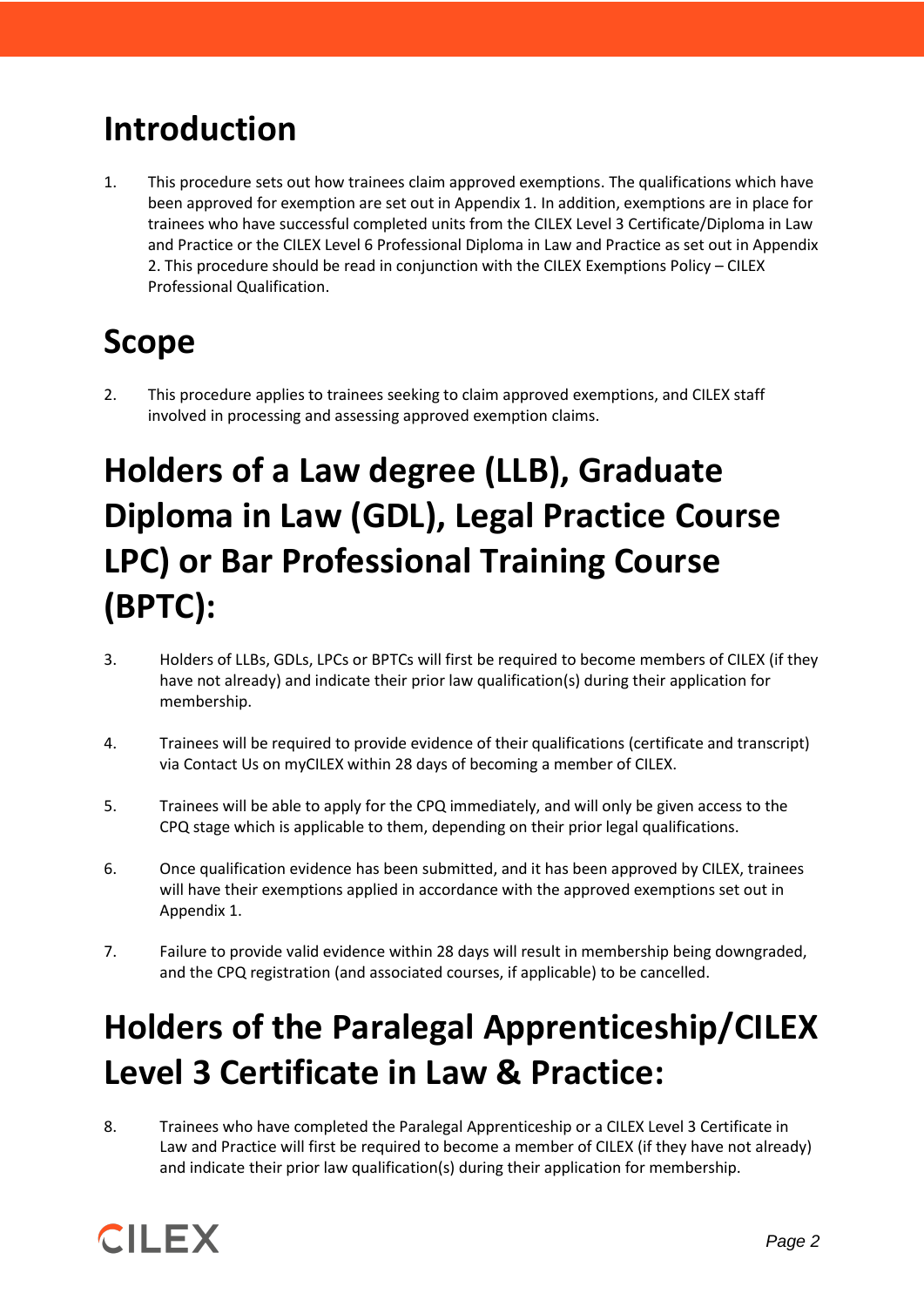- 9. Trainees will be able to apply for the CPQ immediately and will need to indicate during their CPQ application that they have completed the Paralegal apprenticeship/CILEX Level 3 Certificate in Law & Practice.
- 10. Trainees will then be presented with the Bridging Package options available for those who have completed the Paralegal Apprenticeship or the CILEX Level 3 Certificate in Law and Practice. It is paramount that the correct Bridging Package is selected.
- 11. Once a trainee has purchased a Bridging Package, they will be fully exempt from the CPQ Foundation module(s) as outlined in Appendix 1.

## **Holders of A level Law or CILEX Level 3/6 Certificate/Diploma in Law and Practice units**

- 12. Trainees will first be required to become a member of CILEX (if they are not already) and indicate their prior law qualification(s) during their application for membership.
- 13. Trainees should then register on the CPQ.
- 14. Trainees must log in to myCILEX and select *Request CPQ Module Exemption* under My CPQ.
- 15. Trainees should choose *Request Exemption* against the module for which they are seeking exemption.
- 16. Holders of A level Law are required to submit a copy of their A level qualification certificate and an official transcript provided by the awarding institution of the qualification components achieved. Holders of A Level Law must ensure that:
	- a. The scanned copy of the certificate or transcript is clearly visible
	- b. All qualification numbers on the certificate or transcript are visible
- 17. Holders of CILEX Level 3/6 Certificate/Diploma in Law and Practice units should provide a screenshot of their exam results as evidence to support their exemption claim.
- 18. CILEX may contact a trainee to discuss their exemption claim if queries arise.

#### **Outcome of exemption claim**

19. CILEX will confirm the exemptions which have been approved and apply the exemptions to the trainee's CILEX record, as applicable.

#### **Timeline**

20. CILEX will process claims for approved exemptions within 10 working days.

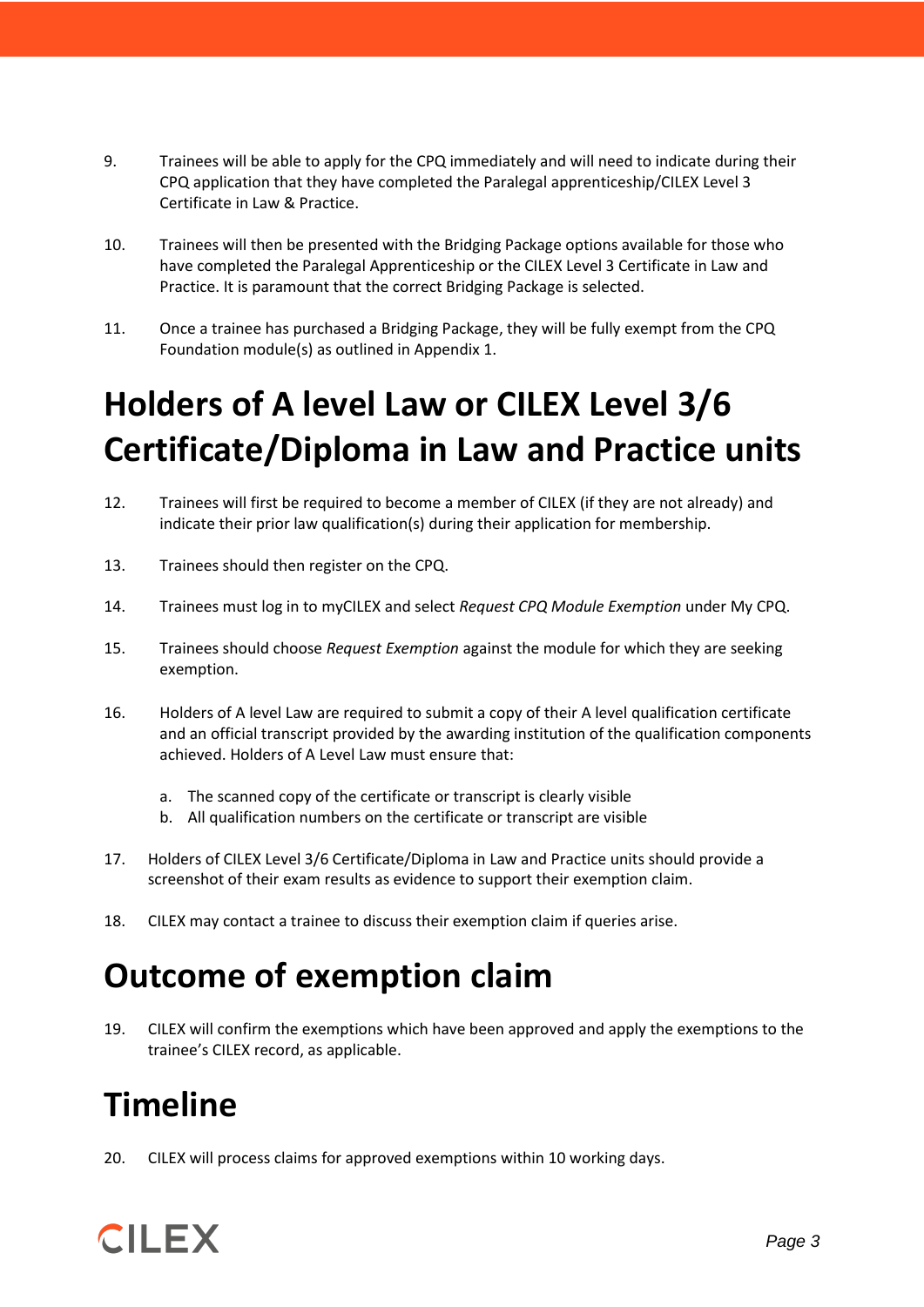#### **Fees**

21. Trainees are first required to register for the CPQ stage applicable to them. Trainees who are exempt from part of a CPQ stage must pay the fee for the full stage. There is no additional charge for the exemption claim.

#### **Retention of materials**

22. CILEX retains exemption claims and supporting evidence for 6 months after the exemption claim has been processed.

#### **Review arrangements**

- 23. This procedure is subject to a three-year review cycle. However, the procedure may be reviewed more frequently to address operational feedback or concerns brought to the attention of CILEX to ensure the procedure remains fit for purpose.
- 24. This procedure and the associated policy are also reviewed as part of CILEX ongoing quality improvement monitoring.

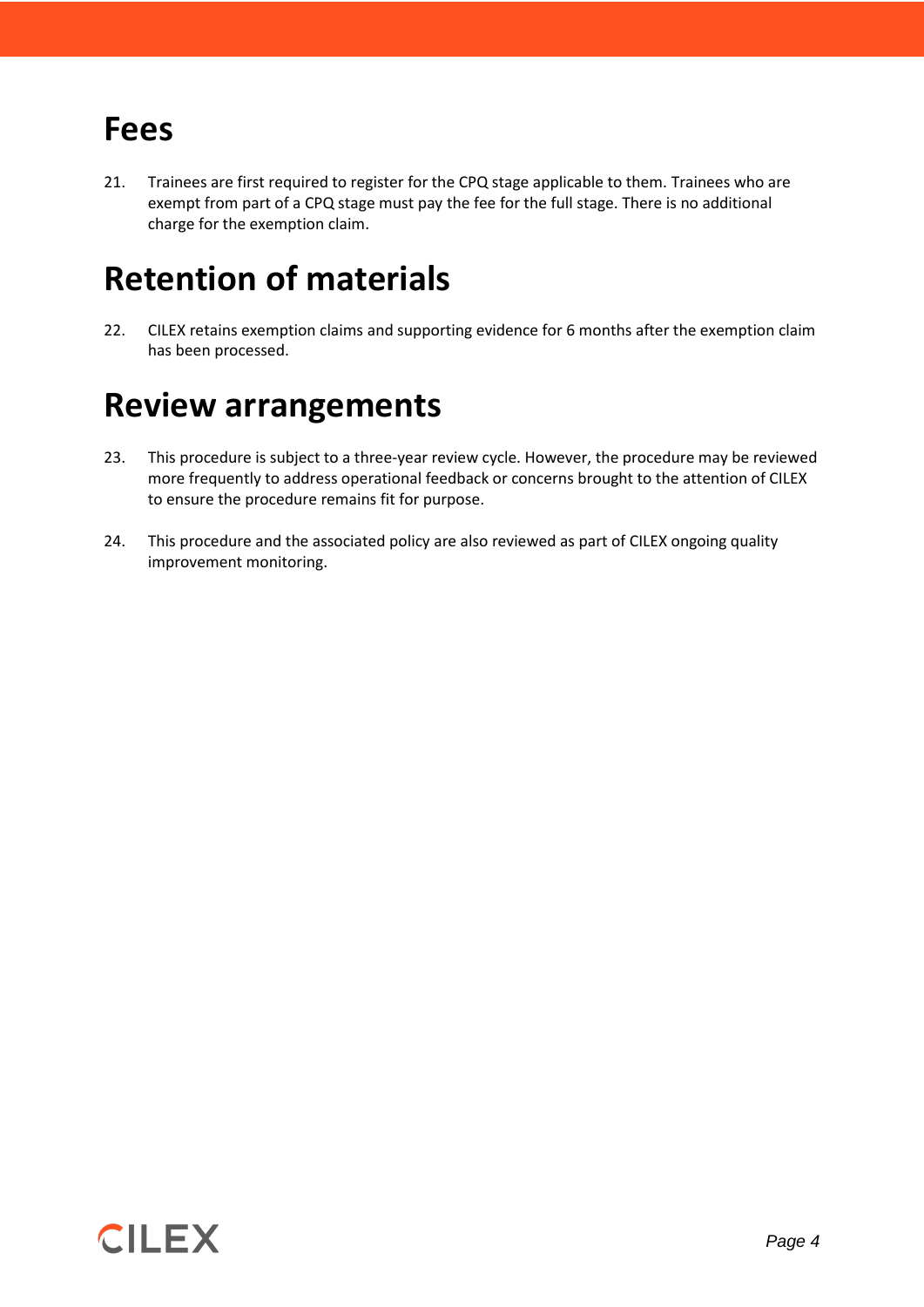#### **Approved CPQ Exemptions**

The following table sets out qualifications which have been approved by CILEX for exemptions from the CPQ.

| <b>Qualification</b>                | <b>Exemptions available</b>                                              |  |  |
|-------------------------------------|--------------------------------------------------------------------------|--|--|
|                                     |                                                                          |  |  |
| A2 in Law (A level in Law)          | Exemption from:                                                          |  |  |
|                                     | F1 Foundation stage Legal Systems - (subject to completion of the        |  |  |
|                                     | Human Rights component with the A level)                                 |  |  |
|                                     |                                                                          |  |  |
|                                     | Membership grade entry point: CILEX Student/"Trainee CILEX               |  |  |
|                                     | Paralegal".                                                              |  |  |
| Level 3 Paralegal                   | Exemption from:                                                          |  |  |
| <b>Apprenticeship End Point</b>     | F1 Foundation stage Legal Systems                                        |  |  |
| <b>Assessment</b>                   | F5 Foundation stage Professional and Legal Skills: Succeeding in the     |  |  |
|                                     | Legal Environment                                                        |  |  |
|                                     | F6 Foundation stage Professional and Legal Skills: Legal Research        |  |  |
|                                     | Foundation stage Professional Experience                                 |  |  |
|                                     |                                                                          |  |  |
|                                     | Ethics and Professional Responsibility 1                                 |  |  |
|                                     | Possible exemptions from:                                                |  |  |
|                                     | F2 Foundation stage Law of Tort (EPA pathway dependant)                  |  |  |
|                                     | F3 Foundation stage Contract Law (EPA pathway dependant)                 |  |  |
|                                     | F4 Foundation stage Introduction to Property and Private Client (EPA     |  |  |
|                                     | pathway dependant)                                                       |  |  |
|                                     |                                                                          |  |  |
|                                     | Membership grade entry point: CILEX Student/"Trainee CILEX<br>Paralegal" |  |  |
| <b>CILEX Level 3 Certificate in</b> | Exemption from:                                                          |  |  |
| <b>Law and Practice</b>             | F1 Foundation stage Legal Systems                                        |  |  |
|                                     | F5: Foundation stage Professional and Legal Skills: Succeeding in the    |  |  |
|                                     | Legal Environment                                                        |  |  |
|                                     | F6: Foundation stage Professional and Legal Skills: Legal Research       |  |  |
|                                     | F2 Foundation stage Law of Tort - subject to achievement of Level 3      |  |  |
|                                     | Unit 5 Tort                                                              |  |  |
|                                     | F3: Foundation stage Contract - subject to achievement of Level 3        |  |  |
|                                     | Unit 2 Contract Law                                                      |  |  |
|                                     | F4: Foundation stage Introduction to Property and Private Client -       |  |  |
|                                     | subject to achievement of both Level 3 Unit 4 Land Law and Level 3       |  |  |
|                                     | Unit 10 Conveyancing                                                     |  |  |
|                                     |                                                                          |  |  |
|                                     | Membership grade entry point: CILEX Student/"Trainee CILEX<br>Paralegal" |  |  |

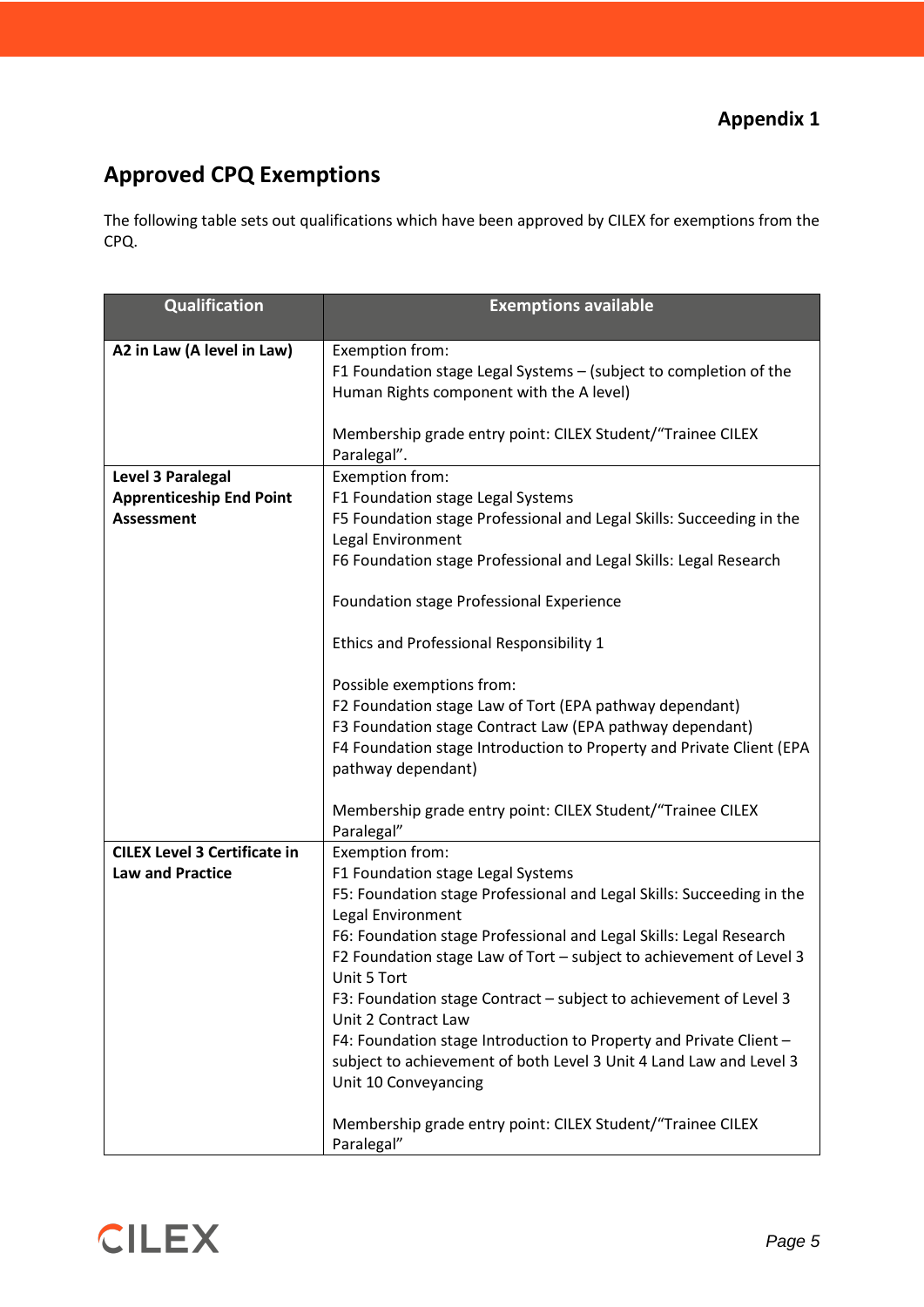| Law degree $(LLB)^1$ from                                | Exemption from Foundation stage.                                                                                                                                                                                                                                                                                                                                                                                                                                                                                                                                                                                                                                                                                                                                                                                                                                                                                                                                                                                                                                                       |  |
|----------------------------------------------------------|----------------------------------------------------------------------------------------------------------------------------------------------------------------------------------------------------------------------------------------------------------------------------------------------------------------------------------------------------------------------------------------------------------------------------------------------------------------------------------------------------------------------------------------------------------------------------------------------------------------------------------------------------------------------------------------------------------------------------------------------------------------------------------------------------------------------------------------------------------------------------------------------------------------------------------------------------------------------------------------------------------------------------------------------------------------------------------------|--|
| recognised UK university                                 |                                                                                                                                                                                                                                                                                                                                                                                                                                                                                                                                                                                                                                                                                                                                                                                                                                                                                                                                                                                                                                                                                        |  |
|                                                          | Membership grade entry point: CILEX Member - Paralegal/"Trainee                                                                                                                                                                                                                                                                                                                                                                                                                                                                                                                                                                                                                                                                                                                                                                                                                                                                                                                                                                                                                        |  |
|                                                          | <b>CILEX Advanced Paralegal"</b>                                                                                                                                                                                                                                                                                                                                                                                                                                                                                                                                                                                                                                                                                                                                                                                                                                                                                                                                                                                                                                                       |  |
| <b>Graduate Diploma in Law</b>                           | Exemption from Foundation stage.                                                                                                                                                                                                                                                                                                                                                                                                                                                                                                                                                                                                                                                                                                                                                                                                                                                                                                                                                                                                                                                       |  |
| from a recognised UK                                     |                                                                                                                                                                                                                                                                                                                                                                                                                                                                                                                                                                                                                                                                                                                                                                                                                                                                                                                                                                                                                                                                                        |  |
| university                                               | Membership grade entry point: CILEX Member - Paralegal/"Trainee                                                                                                                                                                                                                                                                                                                                                                                                                                                                                                                                                                                                                                                                                                                                                                                                                                                                                                                                                                                                                        |  |
|                                                          | <b>CILEX Advanced Paralegal"</b>                                                                                                                                                                                                                                                                                                                                                                                                                                                                                                                                                                                                                                                                                                                                                                                                                                                                                                                                                                                                                                                       |  |
| <b>Legal Practice Course (LPC)</b>                       | <b>Exemption from Foundation stage</b>                                                                                                                                                                                                                                                                                                                                                                                                                                                                                                                                                                                                                                                                                                                                                                                                                                                                                                                                                                                                                                                 |  |
|                                                          | Exemption from the Advanced stage EXCEPT trainees will be<br>required to complete one law module <sup>2</sup> which underpins their<br>choice of Professional Stage Practice module.                                                                                                                                                                                                                                                                                                                                                                                                                                                                                                                                                                                                                                                                                                                                                                                                                                                                                                   |  |
|                                                          | Membership grade entry point: CILEX Member - Advanced<br>Paralegal/"Trainee CILEX Lawyer"                                                                                                                                                                                                                                                                                                                                                                                                                                                                                                                                                                                                                                                                                                                                                                                                                                                                                                                                                                                              |  |
| <b>Bar Professional Training</b><br><b>Course (BPTC)</b> | Exemption from:<br>F1 Foundation stage Legal Systems<br>F2 Foundation stage Law of Tort<br>F3 Foundation stage Contract Law<br>F5 Foundation stage Professional and Legal Skills: Succeeding in the<br>Legal Environment<br>F6 Foundation stage Professional and Legal Skills: Legal Research<br>Ethics and Professional Responsibility 1<br>(BPTC Graduates will be required to take F4 Foundation stage<br>Introduction to Property and Private Client).<br>Exemption from:<br>A1 Advanced Stage Dispute Resolution and Litigation<br>A2 Advanced Stage Criminal Law and Litigation<br>Note one Advanced stage practice module will be required if practice<br>rights are not required in Dispute Resolution and Litigation or<br>Criminal Law and Litigation. The module chosen must correspond<br>with the Professional stage law and practice module choice<br>A further exemption from the CILEX Regulation Ltd approved<br>Advocacy course may be awarded by CILEX Regulation Ltd.<br>Membership grade entry point: CILEX Member - Advanced<br>Paralegal/"Trainee CILEX Lawyer" |  |

<sup>1</sup> **LLB:** This exemption applies to LLBs only and not to Bachelor of Arts (BAs) or Bachelor of Science degrees (BScs) containing law modules. This does not prevent applications for exemption for these qualifications in accordance with the Exemption Policy and the Exemption Application Procedure.



<sup>2</sup> **LPC**: Trainees may apply for further exemption from this module if they can demonstrate sufficient coverage in accordance with the Exemption policy and the Exemption Application Procedure.